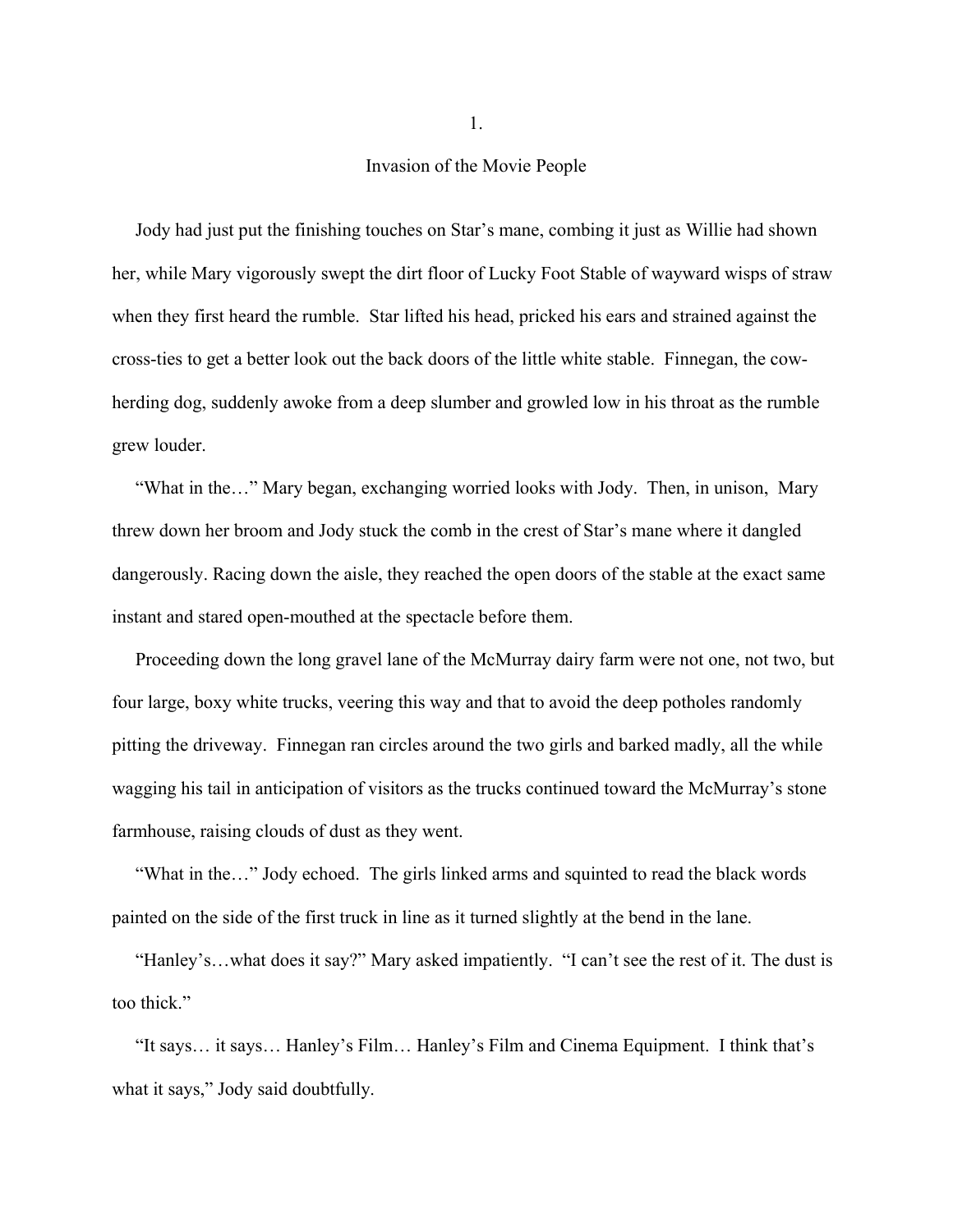"Film and cinema equipment!" Mary shrieked. "Of course that's what is says! Jody, it's the movie people! They're here! They're going to start the movie! They need someone to greet them! Let's go!"

 With that, Mary took off at a gallop across the grass and Jody started after her but suddenly stopped in her tracks.

 "Mare, wait!" Jody yelled. "I left Star on crossties! I've got to put him back in his stall! Wait for me."

 It took all of Mary's effort to stand still and watch as the trucks reached the farmhouse without her, but stand she did, jiggling impatiently as she waited for Jody to emerge from the stable. She had just started to bite her fingernails when Jody finally joined her, followed by the ecstatic Finnegan, who yipped excitedly in anticipation of a new adventure.

 "Mary, maybe Mr. McMurray doesn't want us to greet the movie people," Jody reasoned, linking her arm in Mary's to slow her progress toward the trucks, now parked in a row in front of the farmhouse. "Maybe he wants us to stay away until he invites us to meet them. And don't forget what Willie said."

 "I know, I know, Willie said 'wait to speak until spoken to.' But, Jody, what if Mr. McMurray isn't home right now? And I know Willie is down in the barn with the cows. It's milking time, and he won't be done for another hour at least, even with Mr. Mooney helping him."

 Willie had rarely missed a milking in the thirty years he had worked on the McMurray dairy farm, even after Mr. McMurray hired a younger man to help out around the barn. Mr. Roy Mooney had arrived the year before with his teenaged son, Jimmy, his daughter Annie, and a toddler named Heath. After Mr. Mooney's wife died he had been forced to sell his own farm and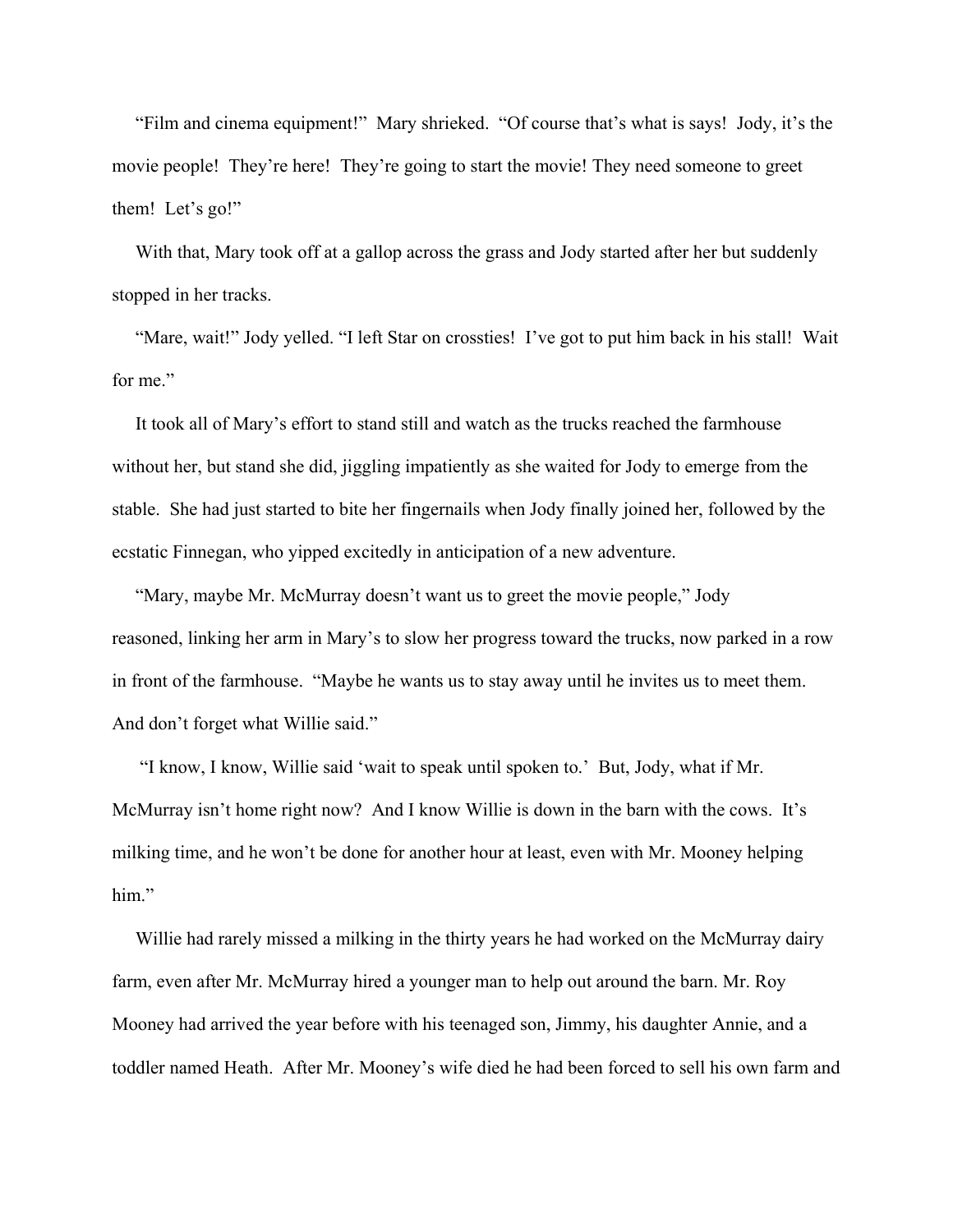Mr. McMurray had offered him the job helping Willie. Jimmy helped his father with the farm work while Annie watched Heath in the old house trailer where the family lived.

 "But, you know, Jody," Mary continued, hardly stopping to take a breath, "Willie is just going to have to get used to the fact that he can't milk cows every day, now that he's the wrangler on the movie. He's going to have to work with the horses and the actors. Including us."

"Us?" Jody giggled. "Mare, we're not exactly actors."

"Well, remember what Mr. Crowley said. They need us to be in the riding lesson scenes. And Willie will probably be there telling us what to do, since he's the head wrangler and… "

 Before Mary could finish her sentence, Jody grabbed her by the arm and stopped them both in their tracks. "Finnegan, stay," she commanded the excited dog, who sat obediently but couldn't help whining and wagging his tail so that his whole body wagged along. The girls had just about reached the farmhouse, where a crew of men was busy unloading the first of the four trucks. Mary and Jody watched in awe as two of the men grabbed the bottom of the back door of the third truck and shoved upward. The door buckled like an accordion and disappeared into the top section of the truck, revealing the equipment inside.

"Just like a garage door," Jody whispered. "That is so cool!"

 The double red doors of the stone farmhouse suddenly burst open and Mr. McMurray appeared, strode down the steps and beckoned grandly to the crew of men.

 "Come on in, then, we've cleared a space for you!" Mr. McMurray directed in his booming Irish brogue. "Right here, and over there… now what can I help you with?"

"Well, Jode, I guess Mr. McMurray is here," Mary said, disappointed that they weren't needed as greeters after all.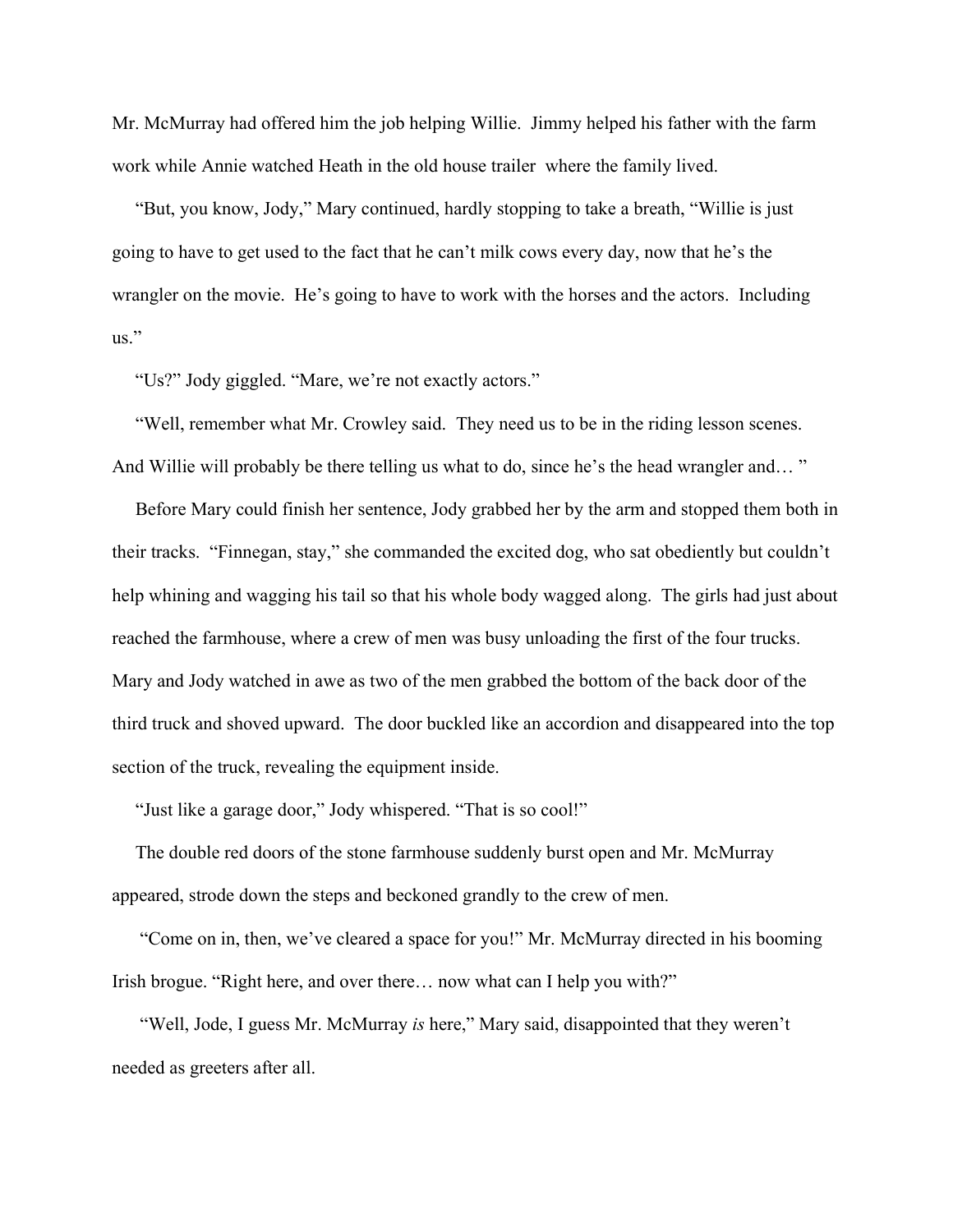"And boy, he sounds happy, too!" Jody said, smiling as she watched the kindly farmer bustling around the trucks of film equipment.

"Of course he's happy!" Mary agreed. "This movie is going to save the farm, after all."

 It was only a few months before when Mr. McMurray had fallen ill and undergone an operation on his heart. The medical bills that followed had forced him to consider selling the farm, until the miraculous day when Mr. Ted Crowley, movie location scout, had arrived, looking for a dairy just like Mr. McMurray's to use in a motion picture.

"And it's going to save Star, and Willie, and us, too, in a way," Jody murmured.

 The girls watched in silence then as the men continued unloading blue and yellow metal boxes of all shapes and sizes, long black poles, ladders, fat green and black extension cords, and all manner of things Mary and Jody had never seen before. Just as the last box came off the truck and disappeared into the McMurray farmhouse, Finnegan suddenly spun around to face the gravel lane and once again set up a howl. When Mary and Jody turned to see what the commotion was about, their mouths flew open for the second time that day.

 Roaring up the gravel lane, one after the other, came a whole caravan of trucks, the first in line pulling a long flatbed trailer. And sitting atop the trailer was a huge yellow bulldozer. Following that, a flatbed truck with piles of wood posts and boards secured to the truck with thick metal straps. Then a long white enclosed truck with the words  $A\&C$  Tent Rentals emblazoned on the side. Finally, a shorter black truck and trailer bearing a drawing of a smiling cat next to the words, ThomCats Catering, Movie Division.

 Mary and Jody watched openmouthed in amazement as the caravan made its way to an open field between the farmhouse and the big white dairy barn. This was where Mr. McMurray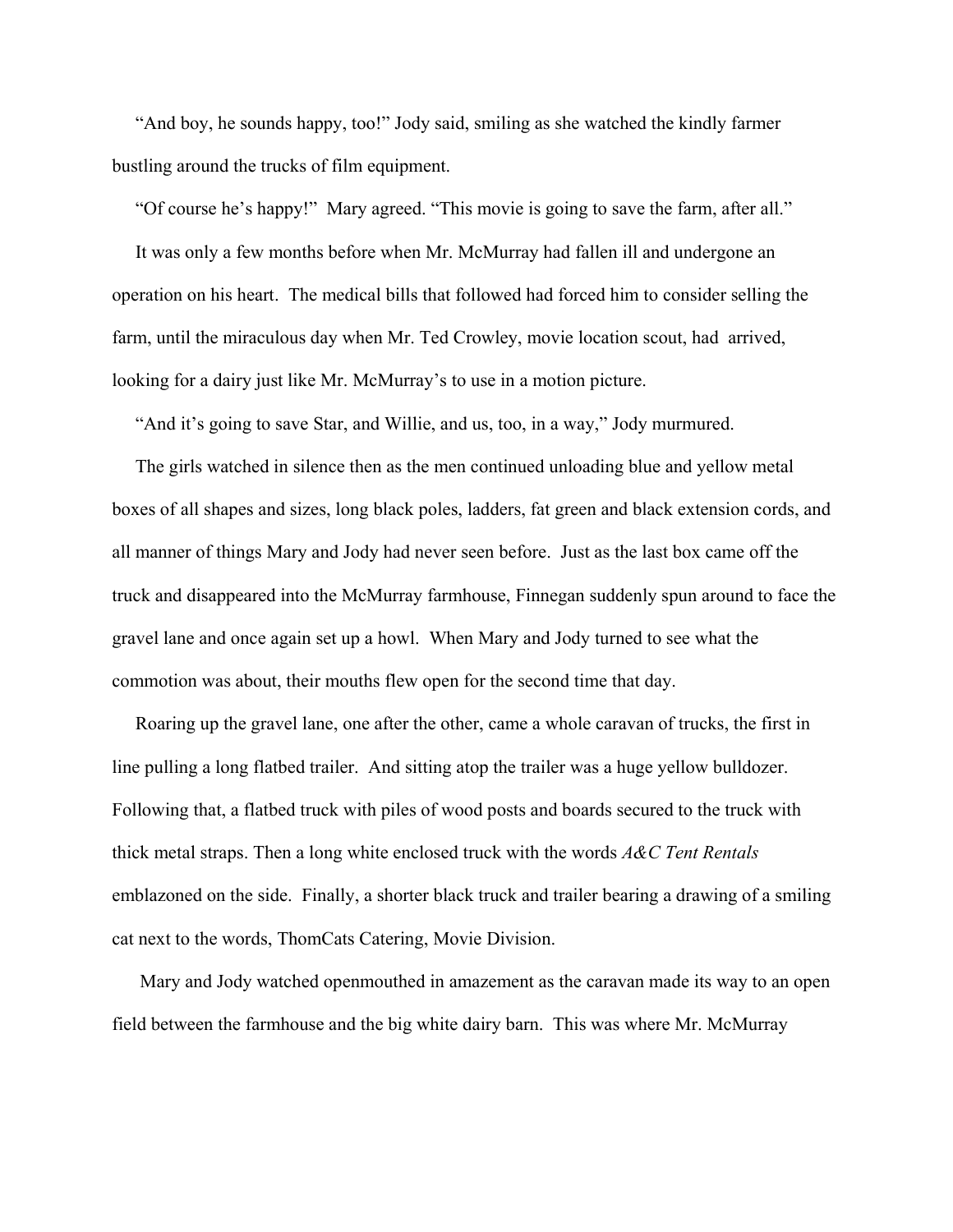usually parked his farm equipment but Mr. Mooney had moved everything the week before to make room for the movie crews.

 "Shut yer mouths, yer catchin' flies," a familiar voice suddenly commanded from behind the two girls.

 "Willie!" Mary shouted, spinning to face the cowhand. "Oh my gosh! Did you see all those trucks? And all the men? Did you see all the stuff they unloaded?"

"Do they need all that stuff just to make a movie?" Jody chimed in.

 "All that stuff? Why, they ain't even half finished yet. That's just part of it. And there'll be a lot more crew members here before it's all over."

 "But, Willie, what about the bulldozer? And the boards and the posts? Are they building a whole new pasture field?" Mary asked.

"No, not a pasture field," Willie replied mysteriously.

 "Well, what then? They must be getting ready to dig up the ground for some reason, and build a fence," Mary reasoned.

 "Well, what else can you think of that needs a clear space, and a lot of dirt, and maybe some sand, and has to be closed in with a fence?" Willlie replied with a smile.

 The girls looked at each other quizzically for a moment, then the light of understanding dawned on Mary's face, and she grabbed Jody's arm and began wordlessly jumping up and down.

 "What, Mare? What is it?" Jody giggled as Finnegan yipped and jumped right along with Mary.

"Jode! What do you think? It's a ring! A ring for us to ride in! Just like at the horse shows!"